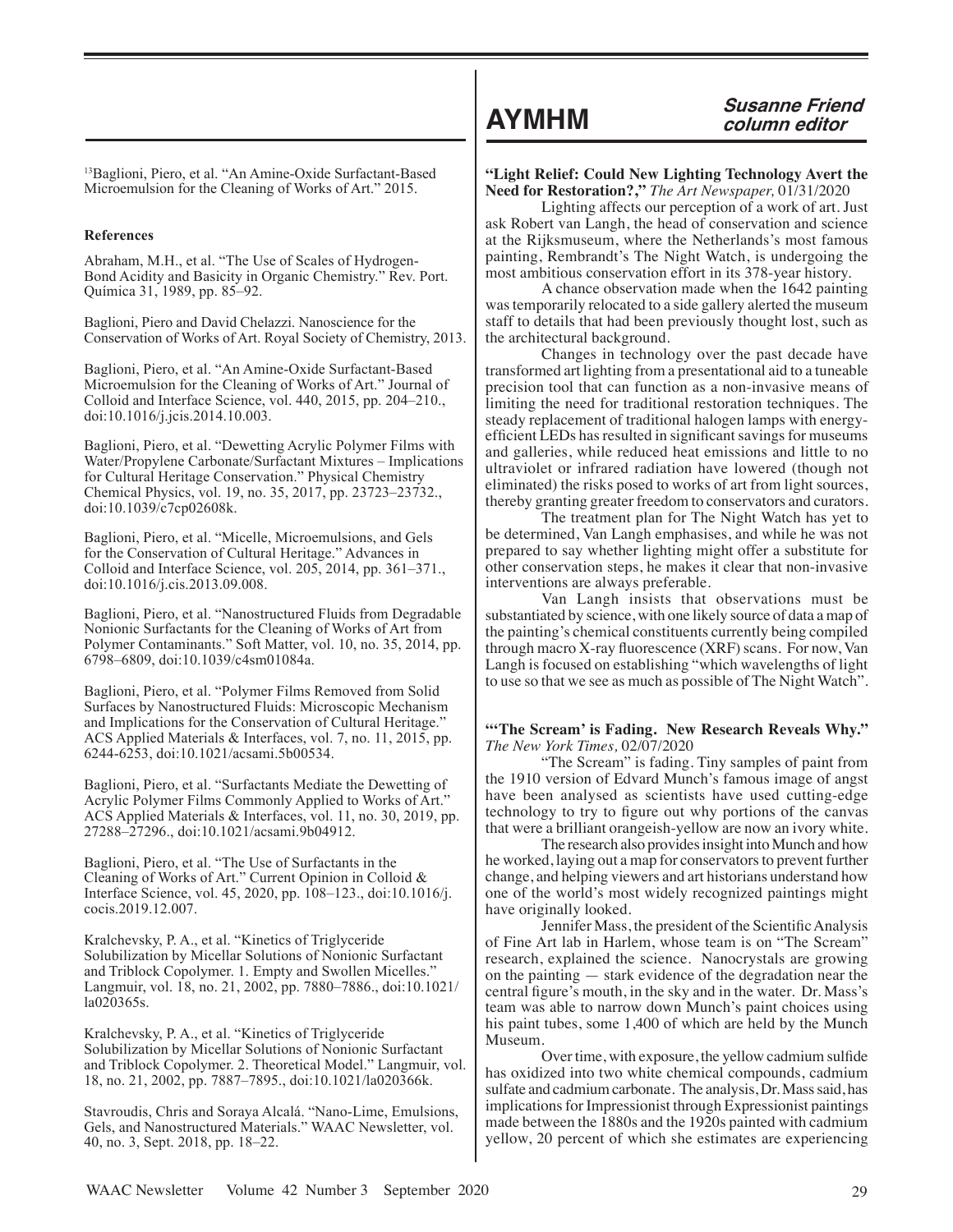similar phenomena. Recapturing these hues is impossible, but science can get us closer.

## **"HBCU Students Restore 1940s African American Art in Delaware"**  *WHYY PBS,* 02/11/2020

In the late 1800s and into the early 1900s there was a big trend of exhibitions and world's fairs. Unfortunately, the world's fair has a long history of racism. At the Chicago World's Fair in 1933, "African Americans were shoved in the back in little shanties and they couldn't even come to the main part," said Joyce Hill Stoner, director of preservation studies at Winterthur Museum in Delaware.

After years of work, the 1940 American Negro Exposition in Chicago finally put the spotlight on African American heroes, both historic and of that time. The event featured 12-footlong murals and 33 diorama boxes.

The creations depict scenes as far back as the construction of the Sphinx in Egypt some 4,500 years ago. They trace African American history from the arrival of the first enslaved people in Virginia in 1619 to the Reconstruction era following the Civil War.

The exhibits were on display for two months in 1940. Most of what was created for these fairs was designed to be temporary. The dioramas were rescued from being destroyed by artist Charles Dawson, who helped organize the exposition. Dawson transported 20 of the 33 dioramas from Chicago to Tuskegee, AL.

"They were 60% destroyed when they got to Tuskegee," Stoner said. For decades, the dioramas remained hidden in an Alabama basement.

Now, meticulous restoration work is underway at Winterthur Museum. The larger goal of the restoration effort is encouraging African American art students to study the chemistry and art history needed to work in conservation.

Only 1 to 2% of conservators are African American, Stoner said. "So by these displays, by our tours and by the four students we're accepting each June to work on the dioramas, we're getting more African American undergrads excited, we hope, about the rather complicated background you need as a conservator."

# **"Work on Notre-Dame in Paris Halted by Coronavirus"** *ArtDaily Newsletter,* 03/17/2020

French authorities halted restoration work on the fire-ravaged Notre-Dame cathedral in Paris on Monday as the country braces for additional measures to contain the spread of the coronavirus.

Workers at the historic landmark in the centre of the French capital had been dismantling the molten metal scaffolding around the church's spire, which collapsed in the catastrophic blaze last April.

Officials told AFP that decontamination measures set in place to deal with danger from the huge quantities of lead that melted in the fire were incompatible with rules set down to deal with the coronavirus.

# **"Newly Attributed Artemisia Gentileschi Painting of David and Goliath Revealed in London"** *The Art Newspaper,* 02/28/2020

Ahead of the first major UK exhibition of the work of Artemisia Gentileschi, a London conservation studio has unveiled a painting newly attributed to this best-known female artist of the Italian Baroque.

The large oil on canvas depicts David and Goliath, a favourite Biblical subject for both Artemisia and her father, Orazio Gentileschi. When the work was sold at Sotheby's in 1975, it was attributed to Giovanni Francesco Guerrieri. However, by the time it resurfaced in 2018 at Hampel Fine Art Auctions in Munich, Artemisia had entered the art historical canon, and the work came under scrutiny from scholars and dealers.

It was reattributed at the eleventh hour to Artemisia, selling to a UK-based collector who engaged the private conservator Simon Gillespie to restore the painting in London. Gillespie and the Italian scholar Gianni Papi, a Caravaggio and Gentileschi specialist, back the new attribution of David and Goliath to Artemisia in the latest issue of the Burlington Magazine.

Gillespie's restoration also uncovered the faint signature "Artemisia" and "16-" along the blade of David's sword. Such images of strong, vengeful women have often been read in the light of Artemisia's own biography, which has resonances in the age of #MeToo.

Aged 17 and already an accomplished painter, Artemisia was raped by an artist acquaintance of her father, Agostino Tassi, who was later tried and found guilty. Artemisia was tortured in court to prove her testimony was true. After a gruelling and high-profile trial, she was hastily married off and moved to Florence, where the "shameful" story would be less well known.

The tables were turned in Gentileschi's work. According to a new biography by the Guardian newspaper's art critic Jonathan Jones, she was "the most radical of [Caravaggio's] followers… building brilliantly on his revelation that art and life are doubles of each other".

## **"Greasy Scumbags Vandalize Sacred Uluru's Ancient Aboriginal Rock Art,"** *Ancient Origins*, 03/01/2020

Uluru, or Ayers Rock, is the massive natural sandstone monolith standing at the sacred heart of Australia's Northern Territory's 'Red Centre' and after years of abuse, now, ancient Aboriginal rock art at the base of Uluru has been vandalized with vegetable oil.

According to an ABC News report, the park's tourism manager said that about a third of the cave art was covered in vegetable oil, partially obscuring the paintings, and police are consulting the national park body with contractors to plan how to best repair the damage.

The cave containing the art fills with water during periods of rain and a viewing platform had been installed above this basin for tourists, which limits how close people can get to the ancient art. But Baldwin says the oil had been "thrown" from the platform.

Traditional owner Leroy Lester said the community was discussing its response to the damaged rock art , which he said was "old and important" to them. He suggested more education is needed regarding Uluru's importance and explained that the art tells "creation stories" all around the base of Uluru and they "link to the landscape around Uluru." This makes them very important to the ancestral people who protect the ancient site.

While a criminal charge looms over the perpetrator(s), Australian police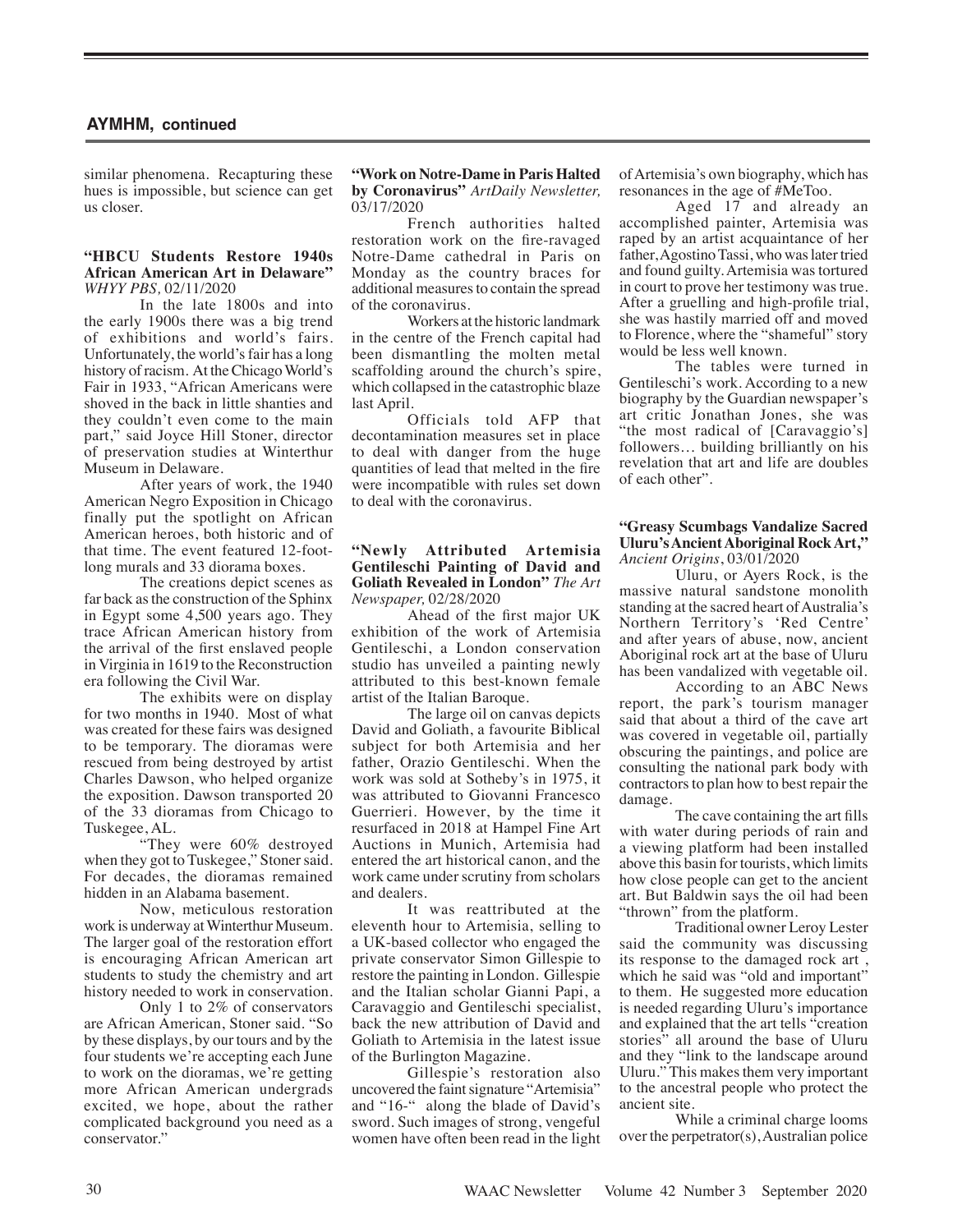said they don't yet know who carried out the crime and they couldn't even begin to guess at this stage why someone used vegetable oil to deface the ancient art.

Meanwhile, the sites traditional owners and Parks Australia are consulting with a Melbourne-based consultant who is very experienced in rock art restoration about how to best restore the paintings without causing them any further damage. So far, the advice they have been given was "to do nothing reactively or quickly" so that the restoration project unfolds in a careful and a considered way.

## **"Restoration of 'The Blue Boy' Complete at California Museum"** *US New and World Report,* 02/28/2020

An 18-month restoration of Thomas Gainsborough's "The Blue Boy" has been completed and the circa 1770 painting will go back on display next month at The Huntington Library, Art Museum, and Botanical Gardens in Southern California.

The conservation process involved high-tech data gathering and analysis and more than 500 hours of work to remove old overpaint and varnish, repair structural materials and restore areas where paint was lost due to flaking and abrasion, the institution said in a statement Thursday.

"Now, minute shades of color, fine brushstroke textures, and nuanced details of the famous figure of a young man in a blue satin costume, as well as the landscape in which he stands, are once again legible and closer to what Gainsborough intended," it said.

Huntington President Karen R. Lawrence said the painting has been the star of its collections since it opened as the first old masters museum in the Los Angeles area in 1928. "The Blue Boy" will be returned to public display on March 26.

## **"Blockbuster Raphael Show Opens in Rome Amid Coronavirus Angst, Conservation Row,"** *France24,*  03/05/2020

An exhibition marking the 500th anniversary of Raphael's death opens in Rome this week, with experts hailing a once-in-a-lifetime opportunity to admire the Renaissance artist's greatest works in a single show.

But the event's opening has been marred by the coronavirus outbreak sweeping Italy and a row over a treasured portrait some feared was too fragile to move.

The paintings, drawings, tapestries and sketches on show at the Scuderie del Quirinale – the most ambitious collection of Raphael's works to date – are collectively insured for  $\in$  4 billion (\$4.4 billion) against theft, vandalism or other damages.

But no amount of money can guarantee that Italy's outbreak of coronavirus, the largest in Europe, won't play havoc with the three-month run in Rome of this year's eagerly-awaited art blockbuster.

The Roman gallery has sold almost 70,000 tickets in online sales even before the doors open to the public, a record for such an exhibition here, but the government battle to halt the infection could yet wreck the event.

The curators have managed to bring together 204 works of art, including 120 by Raphael himself and other pieces that give an insight into the times he lived. "I am sure we will never see again such a concentration of works by Raphael together in one venue as we do here," said Eike Schmidt, the director of Florence's Uffizi museum which itself offered up nine paintings and 40 drawings.

The entire scientific committee of the Uffizi Galleries has resigned in protest of the museum's decision to lend Raphael's portrait of Pope Leo X when it advised against it. The committee said the portrait of Pope Leo X was core to the identity of their collection and should never be let out of Florence, arguing that the work was too fragile to be moved. Schmidt overruled them, deciding that such an iconic painting deserved to return to the city it was created in.

## **"The Prado Museum's Unsung Workers Step into the Limelight"**, *The New York Times*, 03/11/2020

Manolo Osuna lacks a formal art education, but he has spent years roaming the galleries of the Prado Museum as a guard and leader of a brigade that hefts national treasures by Spanish masters like Velázquez and Goya around the building.

With that background, Mr.

Osuna has emerged from an invisible role at the museum to become an unlikely art critic in an Instagram video series that has become a hit. The videos have attracted a growing international following of up to nearly 100,000 daily viewers.

For many fans, to listen to the videos has become a routine breakfast ritual, in which art specialists share equal play with the men and women who guard the galleries, restore Goya paintings or analyze medieval pigments in the museum's lab.

The attention to unsung employees is something of a rarity for international museums, where demoralized lower-tier staff members in recent years have banded together to form online support networks. The creator of the Prado's Instagram series is Javier Sainz de los Terreros, 37, who never appears on camera but whose soft, anonymous voice guides viewers through the galleries.

If he misses a morning, he gets inquiries about his health from viewers. The videos often feature the unhurried, deliberate work of employees such as Elisa Mora, a restoration expert who is just beginning to contemplate the renovation of a Goya portrait of the Countess of Chinchón.

More than 99,000 people watched Ms. Mora's video on Instagram and 260,000 on Facebook, and many comments praised the quick lesson in the makeover process. The museum is working on an alliance with the American Friends of the Prado Museum to create videos in English. Museums in Málaga and Venice have sought the Prado's advice about creating their own live Instagram videos.

# "**Ancient Egyptian Mummy Reveals her Secrets to Perth Conservation Team**"

# *The Courier.co.uk,* 03/14/2020

The Perth Mummy has been resident inside the gallery since the 1930s and now visitors to the museum can watch as conservators carry out their expert work.

The exhibit, a survivor from the time the pyramids were built, is being prepared as a star attraction for the soon-to-be launched Perth City Hall museum. The 3,000-year-old priestess Ta-Kr-Hb – pronounced Taherheb – has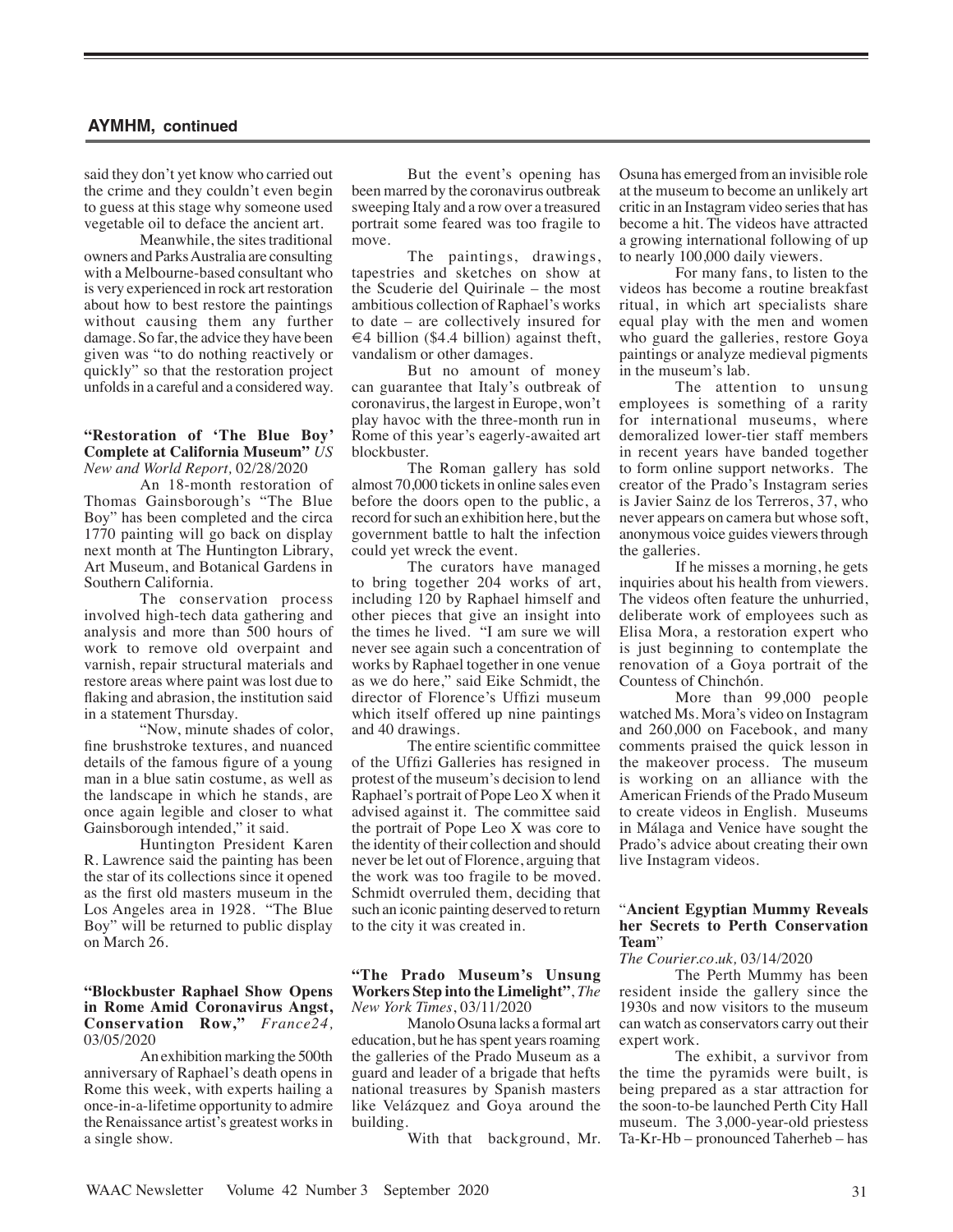been a source of fascination since she was first presented to Perth Museum and Art Gallery in the 1930s.

A conservation programme is now under way, and Ta-Kr-Hb has come out of her coffin so she can be fully assessed.

The lower part of the coffin is a forensically rich environment featuring soil, plants and insects. The conservation team at the museum is confident scientific analysis of these substances, as well as the resin used to cover the bandages, will reveal more about the mummification process and the places her body was kept.

Perhaps the most exciting development so far is the discovery of painted figures on the internal and external bases of the trough. They are representations of Egyptian goddess Amentet or Imentet, known as 'She of the West' or 'Lady of the West.'

The best preserved of the two paintings is on the inside of the coffin and had been hidden by Ta-Kr-Hb' body. It shows the goddess in profile, her arms slightly outstretched and standing on a platform, indicating the depiction is of a holy statue or processional figure.

Conservators Helena and Richard Jaeschke have been working closely on the project with the Culture Perth and Kinross' Conservation in Action team. The conservation project is the first time Perth Museum has hosted this style of display, bringing meticulous preservation work into the public domain, allowing visitors to get a glimpse behind the curtain.

# **"Thyssen-Bornemisza Museum restores Canaletto's 'The Piazza San Marco in Venice'"** *ArtDaily Newsletter,*  03/17/2020

The Thyssen-Bornemisza Museum has completed the technical study and restoration initiated more than a year ago of Canaletto's painting The Piazza San Marco in Venice.

Painted between 1723-1724, the painting is one of the few works by Canaletto in a Spanish museum and one of the most representative of his style and finest quality.

The museum's restorers removed old varnish and areas of deteriorated repainting while also reintegrating some areas of paint loss. This has been a complex and delicate undertaking due to the damaged and

altered state of the pictorial layer, particularly in the darkest zones and due to the presence of old areas of repainting and different layers of oxidised varnish.

For this reason, the entire restoration process has benefited from a supervisory procedure by the museum's laboratory, which evaluated the risks of intervention at each moment. This allowed for any necessary adjustments to be made to the working method and the techniques employed on the basis of the results obtained.

The painting was relined at an unknown date and its original size was altered, with around 2cm of the canvas folded over the stretcher at the top and another 2 cm added at each side, modifying the original dimensions.

The cleaning has revived the crispness and precision of the numerous details in the composition, such as the figures, either alone or in groups, the architectural and ornamental elements, the market stalls with animals and other objects, etc.

Some small details that were difficult to see with the naked eye have now reappeared and can be appreciated in the macrophotographs taken. These images bring us closer to Canaletto's working method and to his mastery in the depiction of minute details, painted with rapid but very precise brushstrokes.

### "**Met Museum Prepares for \$100 Million Loss and Closure till July**", *The New York Times*, 03/18/2020

In a powerful sign that casualties of the coronavirus outbreak include even the country's strongest cultural institutions, the Metropolitan Museum of Art is projecting a total shortfall of close to \$100 million for the near future and expects to be closed until July.

The Met is an important canary in the coal mine for arts institutions all over the country; when the museum announced on March 12 that it was closing, others followed close behind.

If even a behemoth like the Met — with an operating budget of \$320 million and an endowment of \$3.6 billion — is anticipating such a steep financial hit, smaller institutions may not be able to survive at all.

About a third of museums surveyed in the United States were operating in the red or close to it before coronavirus, said Laura Lott, the president and chief executive of the American Alliance of Museums, a professional association that has urged Congress to include \$4 billion in relief for museums.

The Met has developed a threephase response: having all staff members work from home and continue to be paid through April 4 as the museum evaluates possible furloughs, layoffs and voluntary retirements; from April to July, evaluating how to control spending and reduce operating costs, including freezing discretionary expenditures and hiring; and from July to October, "reopening with a reduced program and lower cost structure that anticipates lower attendance for at least the next year due to reduced global and domestic tourism and spending."

The Met, which estimates the overall damage from the virus will be spread over this fiscal year and next, is also creating an emergency fund of more than \$50 million by reallocating discretionary resources usually used for acquisitions and programming toward operating expenses, fund-raising from foundations and donors and pursuing government assistance.

Looking at lost revenue, together with carrying costs, the Met estimates losses around \$60 million through the end of the fiscal year on June 30. The museum estimates another \$40 million in lost revenue heading into July and the expected early phases of recovery.

### **"Swiss Museum Settles Claim Over Art Trove Acquired in Nazi Era"**, *The New York Times*, 03/27/2020

Twelve years after the city of Basel, Switzerland, rejected a claim for restitution of 200 prints and drawings in its Kunstmuseum, officials there have reversed their position and reached a settlement with the heirs of a renowned Jewish museum director and critic who sold his collection before fleeing Nazi Germany.

In 2008, the museum argued that the original owner, Curt Glaser, a leading figure in the Berlin art world and close friend of Edvard Munch, sold the art at market prices. The museum's purchase of the works at a 1933 auction in Berlin was made in good faith, it said, so there was no basis for restitution.

But after the Swiss news media unearthed documents that shed doubt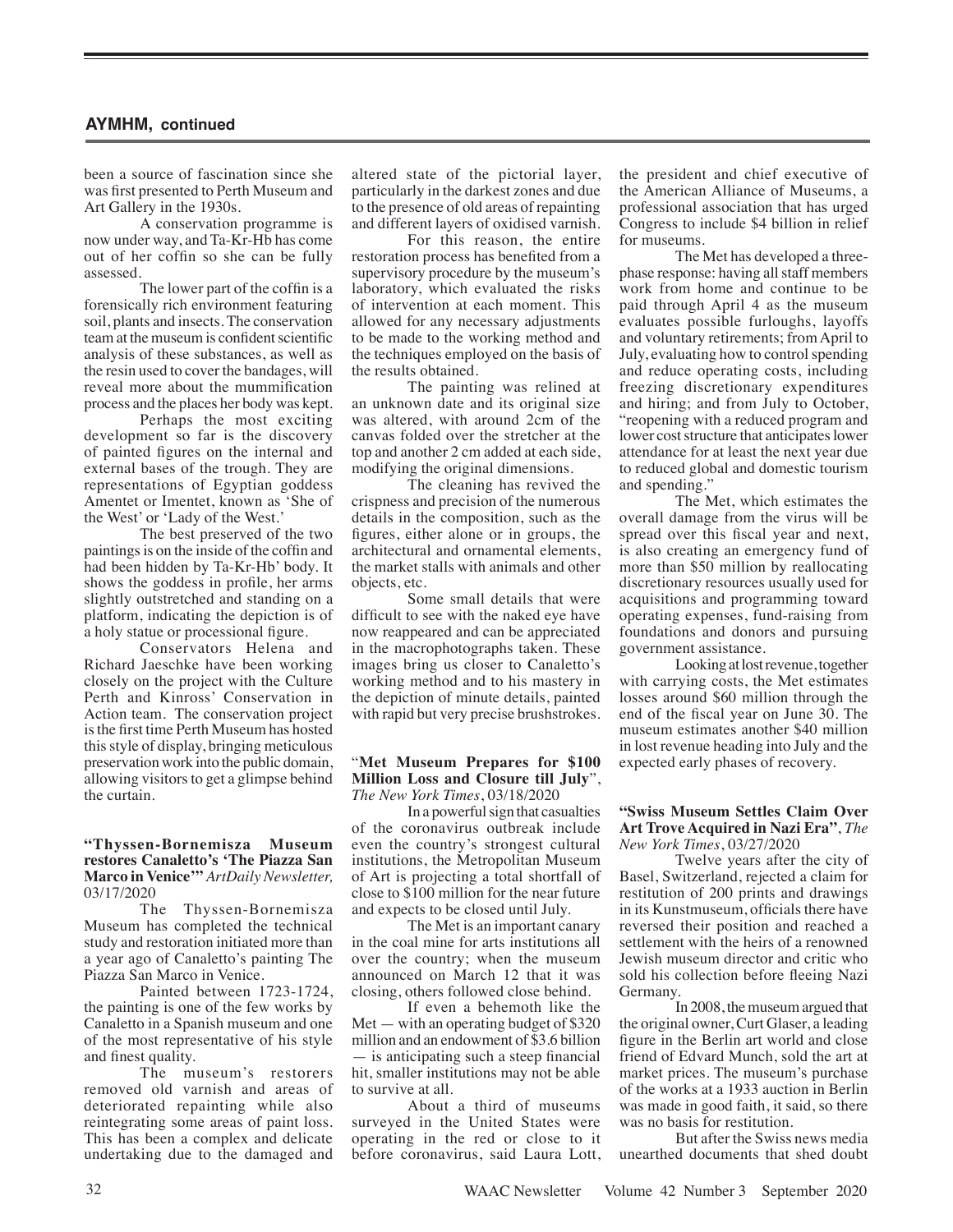on that version of events, the museum reviewed its earlier decision and today announced it would pay an undisclosed sum to Glaser's heirs.

In return, it will keep works on paper estimated to be worth more than \$2 million by artists including Henri Matisse, Max Beckmann, Auguste Rodin, Marc Chagall, Oskar Kokoschka, Ernst Ludwig Kirchner and Erich Heckel.

Among the most valuable pieces are two Munch lithographs, "Self Portrait" and "Madonna." The Kunstmuseum said it also plans to mount a comprehensive exhibition in 2022, in consultation with the heirs, about Glaser's role as "a collector, art historian, critic and museum director."

**"Philly Museums and Med Students Band Together to Donate Protective Gear to Front-line Health-care Providers"**, *The Philadelphia Inquirer,*  03/30/2020

In the scramble to find PPE — personal protective equipment, an acronym unknown to most just a month ago — some unexpected groups have stepped up with donations to help out the area's hard-pressed hospitals, all of which say they are running critically short of protective gear.

Museums and art schools, it turns out, use PPE virtually daily in their conservation departments and to care for and create artworks. At the University of Pennsylvania Museum, as word of shortages spread, officials knew they had a stockpile of PPE stashed away.

"The head of conservation went down into the belly of the beast" — the museum's basement storage — "and basically gave them everything," said a museum spokesperson. Anna Dhody, curator at the College of Physicians of

Philadelphia's Mütter Museum, closed now for more than two weeks, returned to the building on South 22nd Street last week and gathered up 20 boxes of gloves, a pair of wrapped goggles, gowns, packages of hair nets, respirator cartridges, and a few full-body Tyvek suits. Down in the basement conservation lab, she pulled out everything she could find that might be useful to hospitals. The cartload of supplies was picked up by Penn medical students at the end of last week.

The med students have organized PPEnn PALS, a growing effort to gather supplies from across the region for donation to the Hospital of the University of Pennsylvania, although the effort is almost certain to be broadened to include other facilities as the pandemic engulfs the region.

The Philadelphia Museum of Art, the Barnes Foundation, and the Pennsylvania Academy of the Fine Arts contributed a significant supply of masks, respirators, gloves, shoe covers, and Tyvek suits.

As of last week, the students had solicited and delivered more than 5,650 face masks, 1,700-plus N95 respirators, more than 380 face shields and safety glasses, more than 500 boxes of gloves, and 1,100 pairs of sterile surgical gloves.

## **"Germany Offers Help in Restoring Notre Dame's Stained-glass Windows**," *The Art Newspaper*, 04/15/2020

A year after the devastating fire at Notre-Dame cathedral in Paris, Germany has put forward concrete proposals for its role in the reconstruction including funds from the government and donors and expertise in stained glass and cathedral restoration.

A fund-raising campaign launched in Germany a day after the fire has raised more than €450,000 according to a statement issued by Armin Laschet, the prime minister of the state of North Rhine-Westphalia, and Culture Minister Monika Grütters.

"The reconstruction of Notre-Dame offers an opportunity to become a European symbol of hope," Laschet said. "For me this reconstruction is also a symbol of German-French friendship." Germany's contribution is to be coordinated by Barbara Schock-Werner, formerly the official in charge of conservation at Cologne Cathedral, the statement said.

"German cathedrals' glass workshops can offer real help," Grütters said. The exact scope and nature of Germany's contribution will be determined in the coming months on the basis of studies on the ground, the statement said, adding that three glass workshops at German cathedrals have the extensive expertise and experience necessary to undertake the restoration of the clerestory windows. Germany would cover the costs of restoring the upper windows, Grütters said.

"**X-ray Analysis Sheds Light on Construction and Conservation of Artefacts from Henry VIII's Warship**" *EurekAlert.com*, 04/28/2020

Three artefacts believed to be remains of chainmail recovered from the hull of the Tudor ship Mary Rose have been analysed by an international team of scientists led by the Universities of Warwick and Ghent using a state-of-theart X-ray facility called XMaS (X-ray Materials Science) beamline.

They analysed three brass links as part of continuing scientific investigations into the artefacts recovered during the excavation of the wreck.

Often considered to be King Henry VIII's favourite warship, the Mary Rose sank in the Solent during a battle with a French invasion fleet in 1545. Over time the silts covered and preserved its remains as a remarkable record of Tudor naval engineering and ship board life.

In 1982 the remaining part of the hull was raised and is now housed in the Mary Rose Museum in Portsmouth alongside many thousands of the 19,000 artefacts recovered.

The three artefacts were subjected to different cleaning and conservation treatments to prevent corrosion. This research also analysed the surface chemistry of the brass links to assess and compare the levels of corrosion between the different techniques, finding that all had been effective at preventing corrosion since being recovered.

The analysis shows that basic measures to remove chlorine followed by storage at reduced temperature and humidity form an effective strategy even over 30 years.

## **"Spongy Hydrogels Clean Textured Paintings**", *Physics Today*, 05/01/2020

Piero Baglioni and colleagues at the University of Florence in Italy have developed a polymer hydrogel that safely removes dirt from the roughest of painted surfaces.

But gels aren't all created equal; their diverse chemical, mechanical, and structural properties affect their cleaning performance

Baglioni and colleagues' idea is to use the tools of soft-condensed-matter physics to design new materials tailored to the needs of art conservation.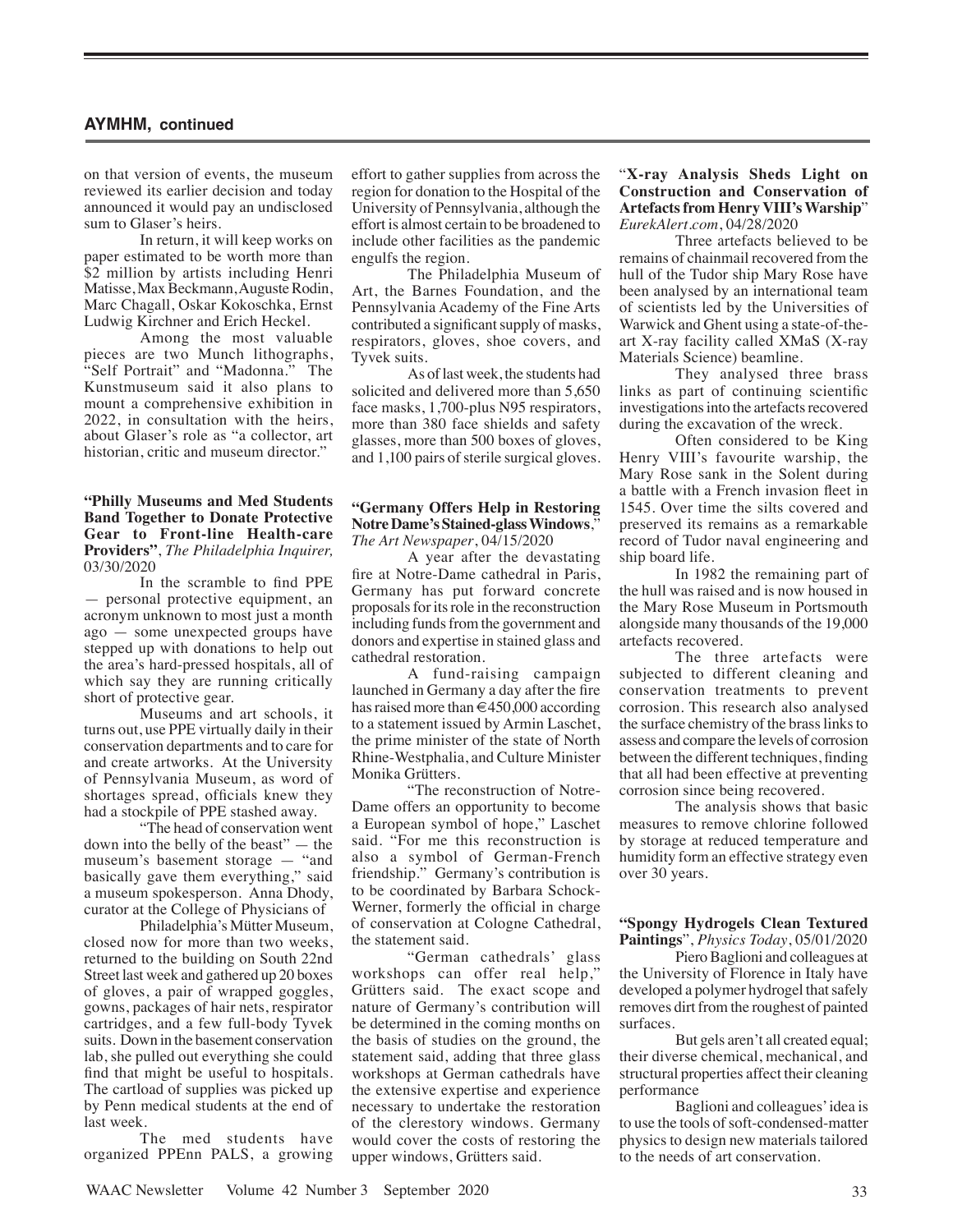In search of a mechanically compliant gel, the Florence researchers turned to polyvinyl alcohol (PVA). Some of its advantageous properties stem from its gelation mechanism. A PVA hydrogel can be solidified simply by freezing and thawing a solution of PVA in water.

It is soft enough to drape over the peaks and into the troughs of a rough painted surface. It is not, however, effective at cleaning. The problem is the gel's pore structure. Ice crystals in PVA grow long, thin, and straight, hardly ideal for fluid mobility and dirt pickup.

It's known that a PVA gel's properties can be tuned by repeating the freeze–thaw cycle more than once. Subsequent cycles widen the pores while retaining their shape. But repeated cycling also makes the PVA walls a bit thicker and thus more rigid.

Baglioni's pivotal idea was to try making a hydrogel out of a mixture of PVA molecules of two different lengths. The resulting tangle, Baglioni reasoned, must have some effect on the size and shape of the ice crystals and thus on the gel's pore structure.

That effect turned out to be surprisingly dramatic. Instead of having long, thin pores, the twin-chain PVA gel, as it's come to be known, looks more like a sponge. When tested on a mock painting, the twin-chain gel proved excellent for cleaning.

As the gel rests on the soiled painting, water gradually evaporates from its upper surface. To compensate, water from the lower surface gets pulled through the interconnected pores into the gel bulk—and the dirt from the painting get pulled with it. Dirt particles are more reliably removed when they're lodged in the gel's pores rather than clinging to its surface. "But this is all still a hypothesis," says Baglioni. "We were working on testing it when the coronavirus hit."

# **"No Crowds Delight Art Lovers in Italy at Reopened Museums,"** *Associated Press,* 06/03/2020

Uffizi Galleries, the mostvisited museum in Italy, is open after three months of COVID-19 lockdown, delighting art lovers who don't have to jostle with throngs of tourists thanks to new social distancing rules.

Uffizi director Eike Schmidt told The Associated Press on Wednesday that the government-ordered closure

of museums during coronavirus containment measures meant 1 million fewer visitors and 12 million euros (\$13.2 M) in less revenue for that period.

Now, at most 450 people at one time are allowed in the Uffizi's many galleries, chock full of some of the art world's greatest masterpieces. Schmidt said social distancing heralds a new era in art experience. Without being surrounded by rushing crowds, art lovers can better "feel these emotions that these works of art always transmit," he said. **"Getty Conservation Institute Helps Museums Rethink Stringent Guidelines on Conservation,"** *The Art Newspaper*, 05/22/2020

Museums are under increased pressure to find sustainable solutions to managing their collection environments. The one-size-fits-all approach traditionally applied to temperature and relative humidity levels for objects, regardless of what material they are made of, is expensive and can thwart an institution's efforts to reduce its carbon footprint.

With the help of conservators, scientists and other specialists, museums are beginning to adopt less stringent parameters that consider the specific needs of individual objects, as well as the history of their collections, which in turn could pave the way for more loans.

To aid this effort, the Getty Conservation Institute (GCI) in Los Angeles is leading the Managing Collection Environments (MCE) initiative, which combines scientific research with much-needed education.

The original guidelines, which were developed in the 1970s, set the optimum environment at  $20^{\circ}$ C  $\pm 2^{\circ}$ C (70°F  $\pm$  4°F) and 50%  $\pm$  3% relative humidity.

In 2014 the International Institute for Conservation and the International Council of Museums' Committee for Conservation adopted a more relaxed set of parameters, while a recent revision in a handbook published by the American Society of Heating, Refrigerating and Air Conditioning Engineers addressed the issue of different climactic zones and the importance of using the historic average of an institution's collection as a starting point.

Joel Taylor, a project lead on the Getty's MCE initiative, says the original guidelines are still so embedded in experts' everyday thinking that people worry that "they are introducing risk that has not been there before" by not adhering to them.

But as his project co-lead Kathleen Dardes, who is head of collections at the GCI, points out: "We fell into this trap because many determined their environments based on the capabilities of what their heating and air-conditioning systems were providing, as opposed to what the objects could actually tolerate, what type of environment the museum was located in or what type of building the collection was in."

# **"Vatican Museums Reopening Unveils Restored Raphael Rooms**," *Catholic News Agency*, 06/02/2020

After being closed for three months due to Italy's coronavirus outbreak, the Vatican Museums opened their doors June 1 allowing only 1,600 visitors -- under 10% of its usual tourist traffic -- to enter the museums, with additional safety measures.

These visitors to the museums were some of the first to see the restoration of two paintings that art historians believe to be the last works of Raphael.

During the five year restoration process of the 16th century frescoes in the Hall of Constantine, the largest and most recent of the four Raphael Rooms in the Vatican, technical and scientific analysis revealed that two figures in the scenes were distinct in their brushstrokes and technique.

Guido Cornini, the scientific director of restoration of 15th and 16th century works for the Vatican Museums, confirmed that two female figures in the scene, allegorical figures for justice and friendship, were painted by Raphael's hand.

Raphael was instrumental in forming the conceptual sketches of the Hall of Constantine, but he died before their completion. The artists in his studio continued the work after his death, mostly notably Giulio Romano.

The restoration of the four Raphael Rooms in the Vatican, a project that began in the 1980s, is still in progress. Only one wall in the Hall of Constantine, the last room of the Raphael Rooms to be restored, remains.

Vatican Museums Director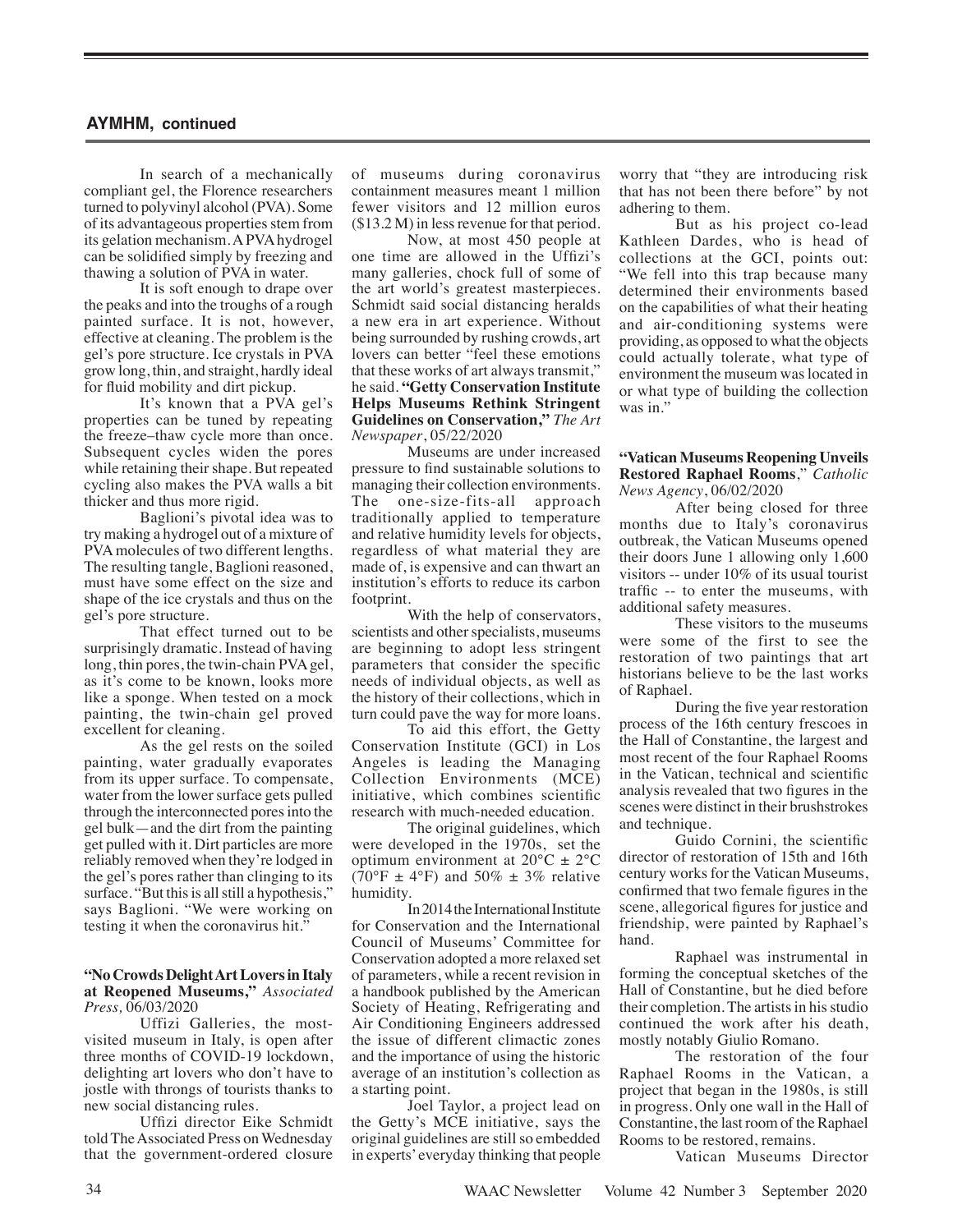Barbara Jatta said that the scaffolds should go up in July to begin the restoration on the north wall, which contains a fresco of the Donation of Constantine depicted as taking place inside of the old St. Peter's Basilica, which was demolished in 1505.

The unveiling of the restoration of three of the Hall of Constantine's walls coincides with this year's 500th anniversary of Raphael's death. "We were supposed to open and unveil this important restoration project on the 20th of April in an international conference on Raphael, but this was impossible," Jatta said.

Restoration of the Raphael Rooms was suspended during Italy's lockdown; however, the restoration artists were able to continue their work in May before the museums' reopening.

## **"Art of Conservation Science Takes Center Stage in Special Exhibition,"** *Yonhap News* 06/03/2020

Conservation science, the discipline of conserving art, architecture and other cultural works, serves as a tool for restoring art as closely to the creator's intended vision. The discipline combines aspects of chemistry, physics, biology and engineering -- nerdy fields that are hardly considered romantic or associated with timeless beauty by the general public.

Subverting this very notion, the National Museum of Modern and Contemporary Art (MMCA) has opened a special art exhibition themed around the very art of conservation science, titled "Conservator C's Day," from May 26-Oct. 4 at its Cheongju museum, southeast of Seoul.

The exhibition centers around an imaginary art conservator, named "C," with modern artworks themed around the daily science of conservation and metaphysical anxieties that C confronts at work.

The curation brings together some 30 art pieces centered around five keywords -- Damage, Tools, Time, Anxiety, and Thought.

The types of works on display range from paintings and sculptures to installations. Included is a nonvisual sound piece by Ryu Han-kil, which merges different industrial and explosive sounds in a dim and hollow room, highlighting the emotions of a conservator when observing physical damage of an aged work of art.

Also featured is a pixel art video piece by Joo Jae-bum, juxtaposing high-definition imagery against blocky pixel images that resemble retro video games, depicting a day in the life of a conservation scientist in a video.

A gallery dedicated to C's imaginary library introduces novels and science books as sources of literary inspiration for the imaginary conservation scientist. Youn Bum-mo, head of MMCA, said the exhibition will offer special intrigue to visitors. providing unique visual representations of the art of conservation science.

# **"Balboa Art Conservation Center, San Luis Rey Mission Win CARES Grants,"***Times of San Diego*, 06/22/2020

The Balboa Art Conservation Center in San Diego and the San Luis Rey Mission Indian Foundation in Vista are among 317 recipients of CARES Act economic stabilization grants to support cultural institutions nationwide that have taken a financial hit due to the coronavirus pandemic, the National Endowment for the Humanities announced Monday.

The Balboa Art Conservation Center received \$52,417 to support the development of "innovative tools, practices and procedures at BACC, namely cross-training art conservators and implementing a virtual preexamination program for art objects so that staff can pivot to provide programming and services during the COVID-19 health pandemic," according to the center.

The funds will allow the BACC to retain and cross-train six full-time and one consultant conservator involved in a program to allow virtual assessments for the center's network of small cultural heritage institutions located throughout the Western United States.

Created in 1965, the NEH is an independent federal agency and one of the largest funders of humanities programs in the United States.

### **"Experts Call for Regulation after Latest Botched Art Restoration in Spain,"** *The Guardian*, 06/22/2020

Conservation experts in Spain have called for a tightening of the laws covering restoration work after a copy of a famous painting by the baroque artist Bartolomé Esteban Murillo became the latest in a long line of artworks to suffer a damaging and disfiguring repair.

A private art collector in Valencia was reportedly charged  $\in$  1,200 by a furniture restorer to have the picture of the Immaculate Conception cleaned. However, the job did not go as planned and the face of the Virgin Mary was left unrecognisable despite two attempts to restore it to its original state.

The case has inevitably resulted in comparisons with the infamous "Monkey Christ" incident eight years ago, when a devout parishioner's attempt to restore a painting of the scourged Christ on the wall of a church on the outskirts of the north-eastern Spanish town of Borja made headlines around the world.

Parallels have also been drawn with the botched restoration of a 16thcentury polychrome statue of Saint George and the dragon in northern Spain that left the warrior saint resembling Tintin or a Playmobil figure. Fernando Carrera, a professor at the Galician School for the Conservation and Restoration of Cultural Heritage, said such cases highlighted the need for work to be carried out only by properly trained restorers.

# "**Once Hidden, Keith Haring's Amsterdam Mural is Ready for Restoration**," *The Art Newspaper*, 06/29/2020

Buoyed by successful efforts to conserve outdoor murals by Keith Haring elsewhere, conservators are hoping that the recent easing of European travel restrictions will enable them to begin work in coming months on one in Amsterdam that has experienced significant paint losses since the artist created it in 1986.

The mural has been the focus of a local campaign calling for its restoration since it was uncovered in 2018. Haring, known for his fervent commitment to making his graphic art as accessible to the public as possible, painted the mural while in Amsterdam for his first solo exhibition at the Stedelijk Museum.

For his outdoor murals, Haring spontaneously relied "in good faith" on whatever commercial paints became available—in this case, an oil-based alkyd paint that "doesn't have a good track record for enduring outdoors", says Will Shank, an independent US